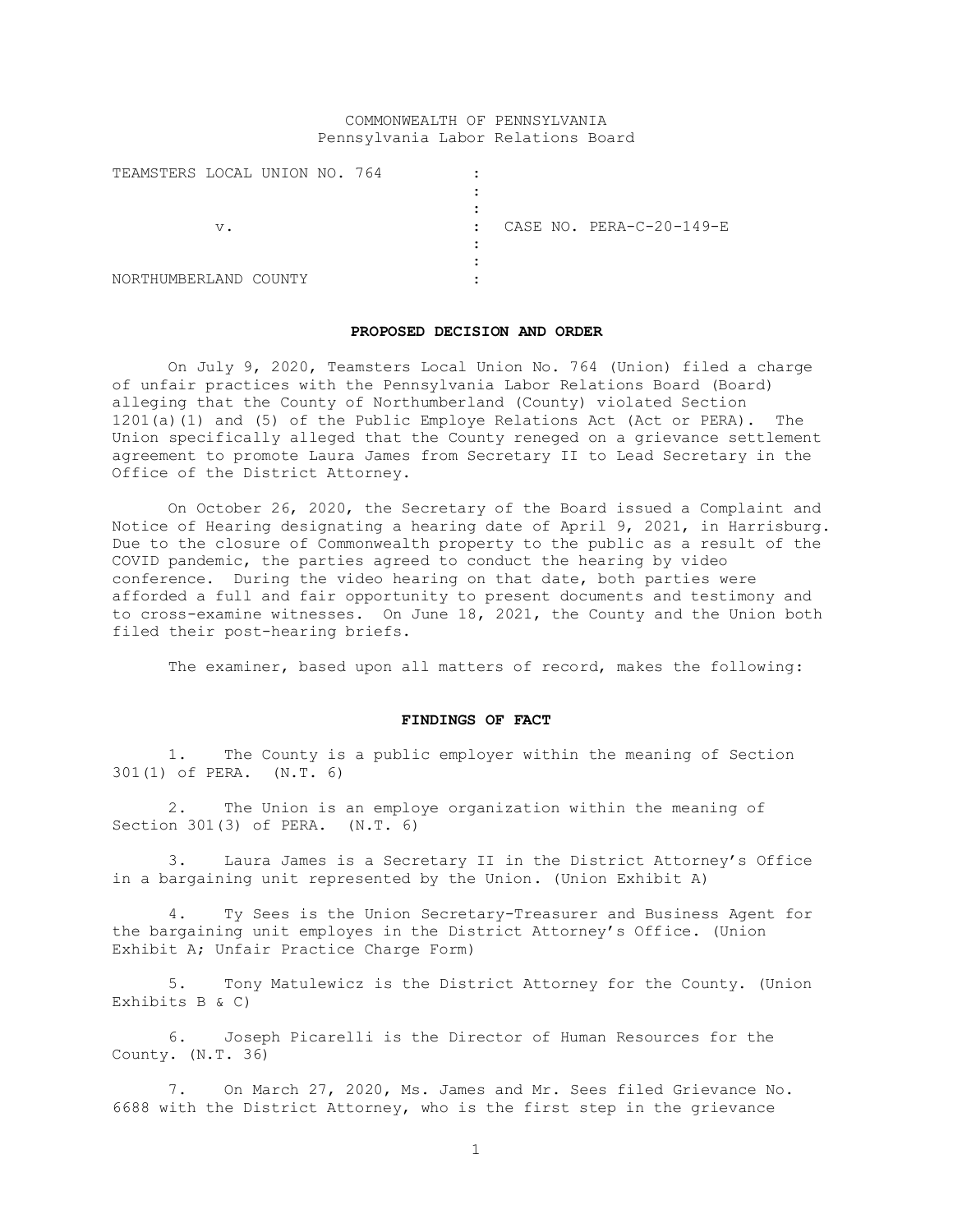procedure for grievances filed concerning employes in the District Attorney's Office. The Commissioners are the third step. (N.T. 72; Union Exhibits A, B & I, Article XXXI)

8. The County and the Union are parties to a collective bargaining agreement, as amended by an interest arbitration award, effective January 1, 2018, through December 31, 2020 (collectively CBA). (Union Exhibit I)

9. Grievance No. 6688 alleged violations of Article XVI (Wages) of the parties' CBA. In the Grievance, Ms. James alleged the following:

I've been performing work in the lead secretary classification over an[d] above that of my current secretary II classification. Please pay me lead secretary wages for the work I'm performing, instead of my secretary II wages in violation of the CBA.

Effective immediately agree paying lead secretary wages consistent with the work I perform and consistent with other lead secretaries.

(Union Exhibit A)

10. On March 30, 2020, Mr. Sees emailed Grievance No. 6688 to District Attorney Matulewicz. In the email, Mr. Sees stated: "Attached is a grievance filed by Laura James because of the work she performs similar to those lead secretaries in the DJs offices, but is not compensated similarly. Since you are the first step in the grievance process, I've forwarded it onto you for your approval or denial. Thank you for your consideration." (Union Exhibits A & B)

11. The same day, District Attorney Matulewicz responded that he was available any day to meet with Mr. Sees and Ms. James. However, on April 2, 2020, District Attorney Matulewicz emailed Mr. Sees requesting an extension to respond to the Grievance because Ms. James was in self-quarantine due to COVID-19. Mr. Sees agreed to the extension. (Union Exhibit B).

12. On May 7, 2020, District Attorney Matulewicz emailed Mr. Sees attaching a letter. In the letter, District Attorney Matulewicz stated the following:

On March 27, 2020 Laura James filed a grievance (No. 6688). Due to Mrs. James being on indefinite sick leave because of COVID-19, I requested an extension of time which you had granted on her behalf. The grievance alleges that she performs job duties above her current Secretary II classification. The grievance requests that I acknowledge that she performs duties of a Lead Secretary classification and also that she be paid the wages of that classification.

For the record, I did not know of the duties of a Lead Secretary classification until after the grievance was filed. I do not directly participate in the collective bargaining process other than to assert section 1620 rights.

I agree that Mrs. James has been performing work over and above a Secretary II classification. I further agree that she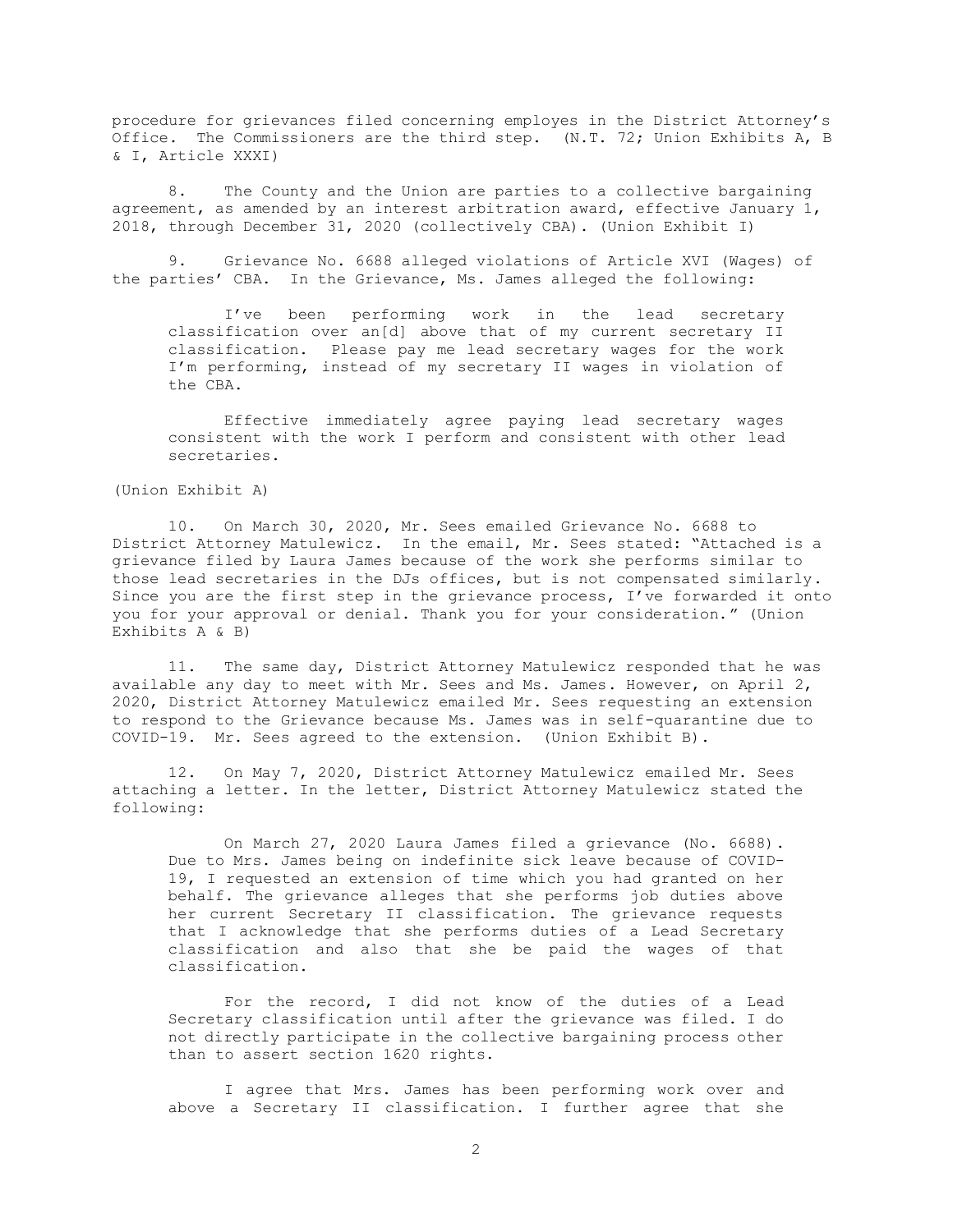performs work similar to that of a Lead Secretary classification. I agree that Mrs. James should be reclassified as a Lead Secretary.

As you are aware, the District Attorney is not legally able to unilaterally reclassify a position in order to adjust an employee's salary. If I were able to reclassify Mrs. James as a Lead Secretary and pay her commensurate wages then I would do so immediately.

(Union Exhibit C)

13. Also on May 7, 2020, Mr. Sees emailed Joe Picarelli, Human Resources Director, and attached District Attorney Matulewicz's letter, in which the District Attorney agreed that Ms. James should be reclassified as a Lead Secretary. The Lead Secretary position is a position that exists in the parties' CBA. (N.T. 47; Union Exhibit D)

14. On May 13, 2020, Mr. Sees emailed Mr. Picarelli asking him to see the District Attorney's response to Grievance No. 6688 and asked him to "[p]lease pay Laura Lead Secretary's wages." Mr. Picarelli emailed Mr. Sees stating that "[t]here is only one lead secretary in the complement. She should stop doing the work." Mr. Sees responded the same day stating that Laura would be the only lead secretary in the DA's office per the bargaining agreement and grievance settlement." (N.T. 54-56; Union Exhibit E)

15. On May 19, 2020, Mr. Picarelli emailed Mr. Sees and stated the following:

Ty, I spoke [to] the Commissioners and they will agree to moving the grievant Laura James into the lead secretary position effective 5/11/20. That is the first day of pay [period] 11. Also I never received a copy of the initial grievance. You can send a draft of the settlement proposal.

(Union Exhibit E)

16. Director Picarelli testified that the Commissioners agreed that they would promote Ms. James to Lead Secretary in the District Attorney's Office, effective May 11, 2020, the first day of pay period 11. When Mr. Picarelli sent the May 19, 2020 email to Mr. Sees informing him of the Commissioners' agreement to promote Ms. James, he was unaware of any terms or conditions beyond the agreement to promote her. (N.T. 42-43, 53-54)

17. On June 1, 2020, per Mr. Picarelli's request, Mr. Sees attached the Grievance and the Grievance settlement to an email to Mr. Picarelli and requested that Mr. Picarelli return the signed Grievance settlement. (Union Exhibit F)

18. When a County employe is transferred or promoted to a new position, the employe's supervisor generally completes an "employee status sheet," which is forwarded to the Commissioners' Office and eventually Human Resources. Ms. James' movement from Secretary II to Lead Secretary is a promotional transfer to a different position. Director Picarelli is uncertain whether the status sheet can be filed by the District Attorney with the Commissioners. The status sheet contains background information on the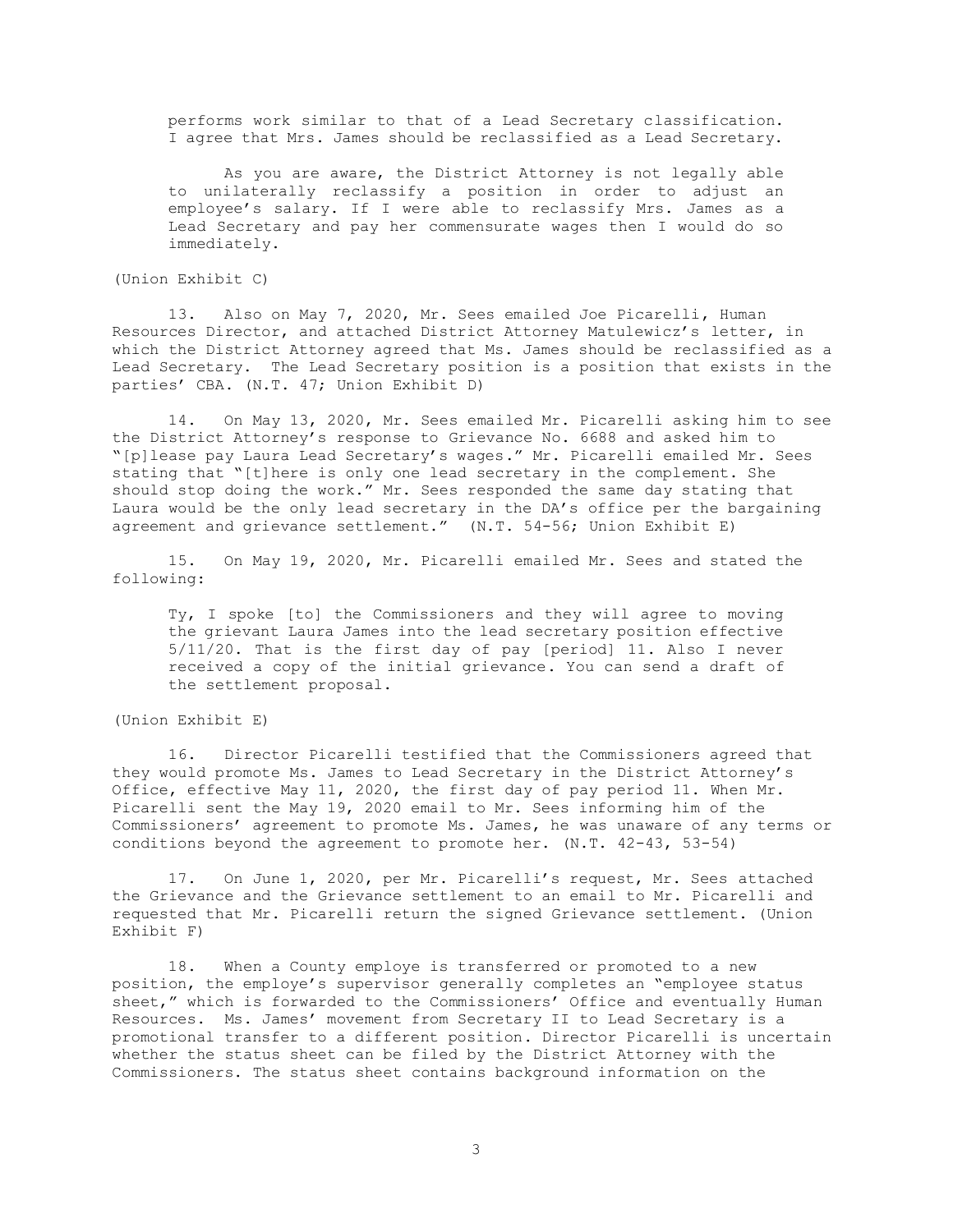employe, information on whether the employe is in a bargaining unit and salary information.<sup>1</sup>  $(N.T. 38-41)$ 

19. After the Commissioners agreed to promote Ms. James, Director Picarelli received an employe status sheet from the District Attorney's Office for a new hire in the District Attorney's Office for an Office Administrator or Manager, which had been a vacant position. The Commissioners then changed their position on agreeing to promote Ms. James and wanted a job description for the Lead Secretary position to determine the difference between the Office Administrator and the Lead Secretary. Director Picarelli contacted both the District Attorney and Mr. Sees for a job description for the Lead Secretary position. The Human Resources Department has not received an employe status sheet for Ms. James from the District Attorney's Office or Mr. Sees. (N.T. 39-41, 43-44, 60, 70)

20. In early June 2020, after the Grievance settlement agreement, Director Picarelli participated in a meeting with the three Commissioners and the District Attorney. The Commissioners discussed with the District Attorney that he cannot have two lead positions and that there is no Lead Secretary position currently in the complement in the District Attorney's Office. A complement is a list of specific positions in each County department, and the Commissioners told the District Attorney that the salary board would have to place the Lead Secretary position in the District Attorney's complement. (N.T. 45-47, 54)

21. After the Commissioners met with the District Attorney and Director Picarelli, the Commissioners asked Director Picarelli to hold off on Ms. James' promotion to Lead Secretary until they received a job description for that position so they could compare the Lead Secretary position with the Office Administrator position. Director Picarelli asked Mr. Sees for the job description. (N.T. 49-50)

22. The Office Administrator position in the District Attorney's Office is a non-bargaining unit, managerial position. The Lead Secretary position is a bargaining unit position. They are distinct positions. Both positions were created with the understanding that the job duties were different. (N.T. 57-59, 65-66, 71-72; Union Exhibit J)

23. The District Attorney has attended salary board meetings when he has an item on the agenda affecting his Office. He has not presented the Lead Secretary position to the salary board. Article XVI of the CBA provides that the starting salary for the Lead Secretary position is \$25,000. Director Picarelli is uncertain if Ms. James would make that starting salary or more. The District Attorney has not requested a particular salary for Ms. James as Lead Secretary. (N.T. 48, 51-52)

24. On June 22, 2020, Mr. Sees emailed Director Picarelli referencing Director Picarelli's May 19, 2020 email stating that the Commissioners agreed to promote Ms. James. Director Picarelli responded: "That was before the Commissioners met with Tony [the District Attorney]. We want to see a job description first. You may want to talk to Tony about this." (Union Exhibit G)

 $1$  Director Picarelli testified that the status sheet includes salary, but his testimony is unclear whether, in the context of a promotion, he meant the current salary or the new proposed salary of the employe or both. (N.T. 41).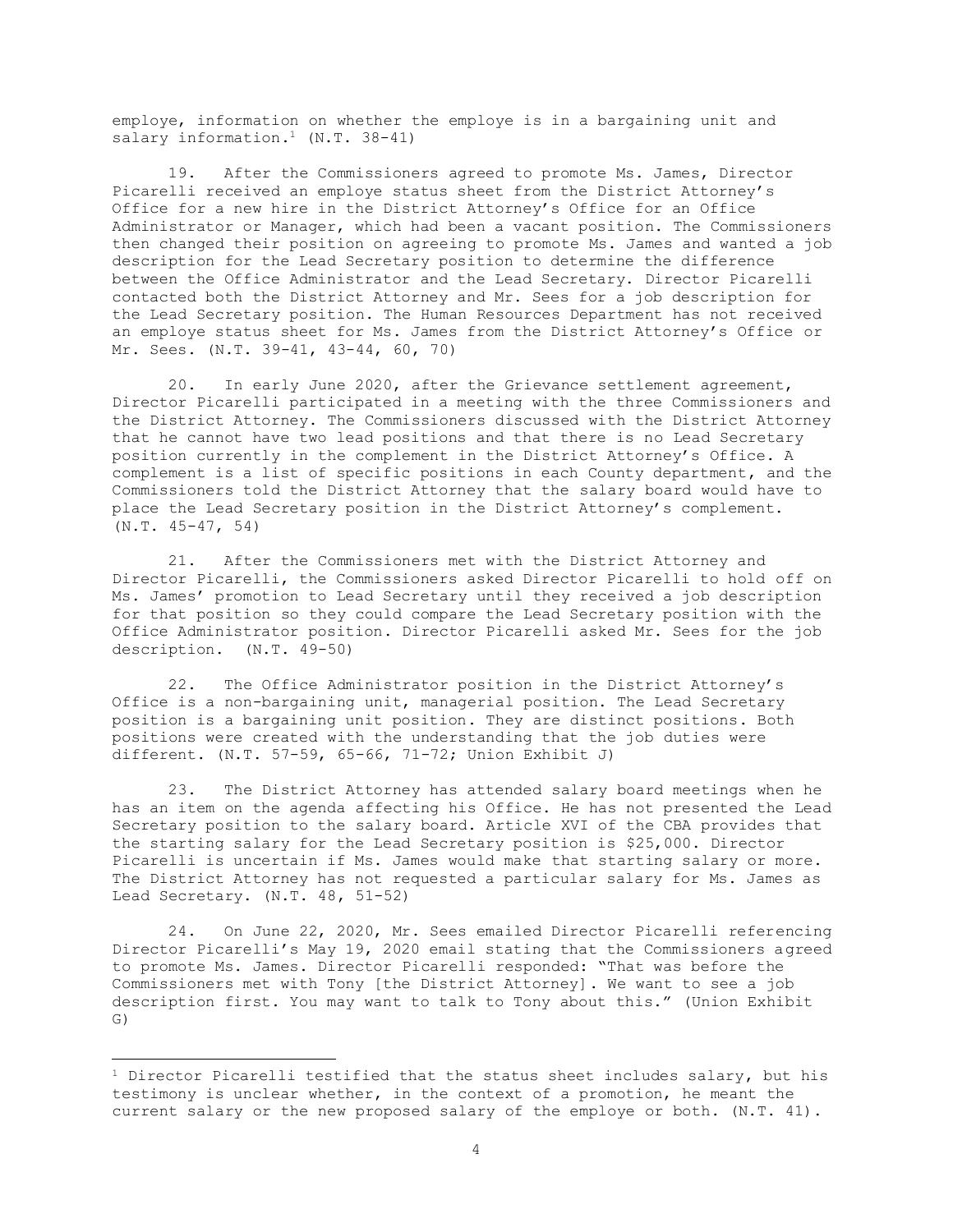25. On June 23, 2020, Mr. Sees emailed Director Picarelli and stated the following:

The fact of the matter is, you, in accordance with Step 3 of the Grievance Procedure and on behalf of the Commissioners, already agreed in your May 19, 2020 email, to settle the above subject matter by moving the grievant Laura James into the lead secretary position effective 5/11/20. That is the first day of Pay 11. Please let me know if the County intends to honor their settlement agreement or not, no later than the close of business on Friday June 26, 2020. No decision will be considered a denial and the Union will seek all legal remedies to rectify the matter."

(Union Exhibit G)

## **DISCUSSION**

The Union argues that a public employer is bound by grievance settlements at lower levels of the grievance procedure and that the District Attorney in this case unequivocally entered into a final and binding agreement to promote Ms. James to Lead Secretary when he wrote Mr. Sees: "I agree that Mrs. James should be reclassified as a Lead Secretary." (Union Brief at 5). The Union further claims that, as the contractually recognized representative to hear first-step grievances, the District Attorney had the contractually negotiated authority to bind the County to the grievance settlement to promote Ms. James. (Union Brief at 5). The fact that the District Attorney acknowledged that he was without authority to unilaterally implement her salary adjustment without the County, did not undermine the District Attorney's unequivocal agreement to grant the grievance, as authorized by the CBA. Additionally, the Union contends that the governing body of the County, i.e., the Commissioners, at the third and higher step of the grievance procedure, unequivocally agreed to promote Ms. James and that, thereafter, it does not affect the agreement if the District Attorney neglected to submit a "bureaucratic" form. (Union Brief at 4-5).

In Moshannon Valley School District v. PLRB, 597 A.2d 229 (Pa. Cmwlth. 1991), the Commonwealth Court affirmed the Board and concluded that a grievance settlement agreement at the first level of the contractually negotiated grievance procedure is binding on the employer absent a timely appeal to the next level of the grievance procedure. In this case, there is not just one, but there are two levels of granting the grievance and agreeing to Ms. James' promotion, where the second level of agreement was made by the governing body of the County. The facts of record clearly demonstrate that the Commissioners agreed to promote Ms. James as of May 11, 2020, without conditions, reservations or requirements to submit forms or seek approval from the salary board. Moshannon Valley requires the finding of an unfair practice in this case. Moreover, under Section 1620 of the County Code, the Commissioners are the collective bargaining representative for all elected County officials, including the District Attorney. As the collective bargaining representative, the Board of Commissioners agreed in the CBA to empower the District Attorney to make the very kind of grievance settlement that he made in this case, even if the Commissioners had not also agreed to the Grievance settlement.

Subsequent to Moshannon Valley, our Supreme Court addressed the same issue, albeit in the context of a constitutional question of separation of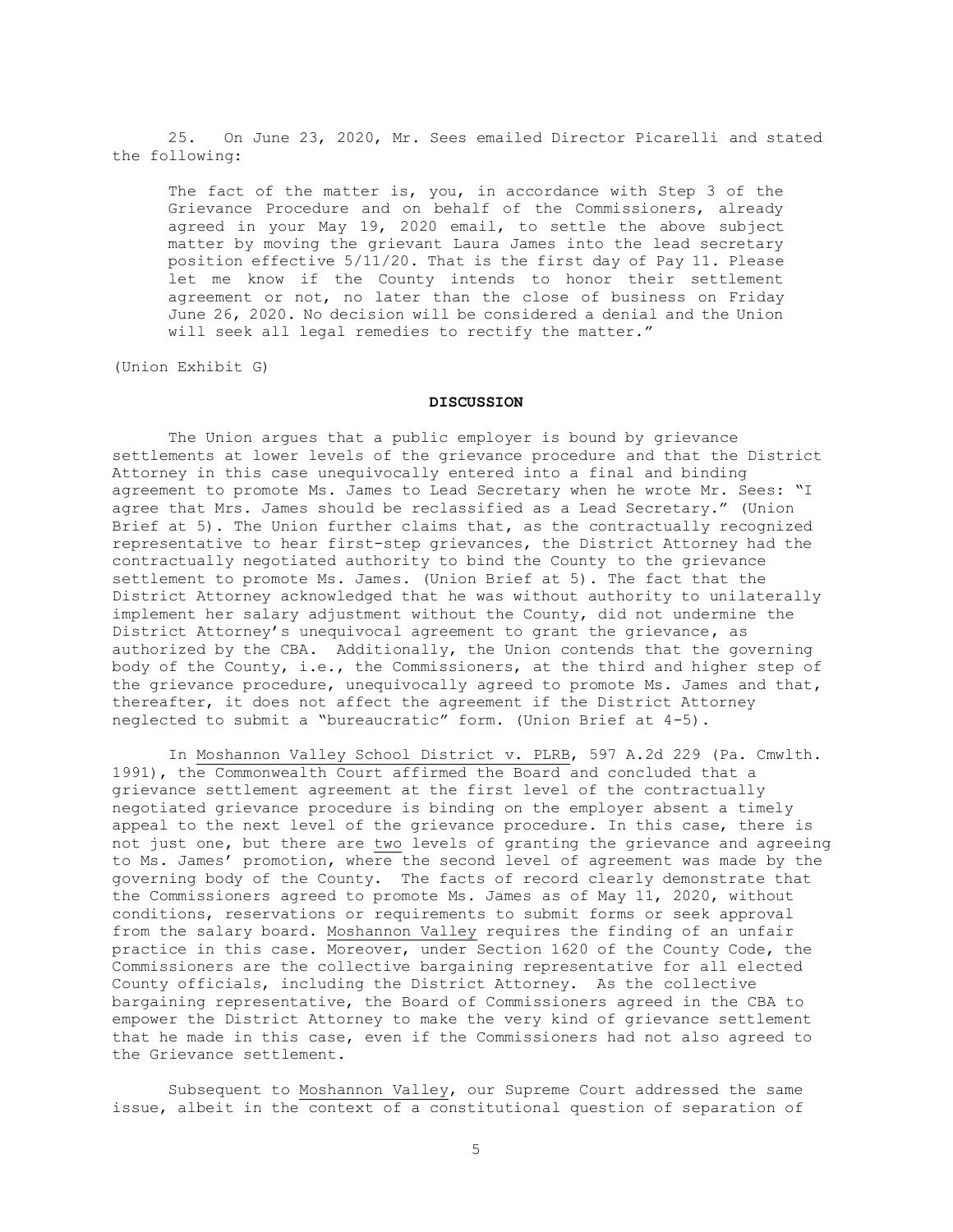powers, Jefferson County Court Employees Association v. PLRB, 603 Pa. 482, 985 A.2d 697 (2009). In Jefferson County, the county salary board voted to eliminate 5 court appointed employes. The president judge, who sat on the salary board for those employes, was the sole vote against the reduction in his workforce. Pursuant to the salary board's directive, the president judge eliminated 5 court positions and 5 employes lost their jobs. The affected employes filed grievances under the collective bargaining agreement challenging the salary board's elimination of their positions. The collective bargaining agreement contained a negotiated grievance procedure. Pursuant to that procedure, the employes filed their grievances with their immediate supervisor, who sustained the grievance. The supervisor then forwarded that determination to the department head, who was the president judge at the next step of the grievance procedure. The president judge also sustained the grievances. The Supreme Court reversed the Commonwealth Court and the Board, reinstating the hearing examiner's conclusion that the county committed unfair practices by not reinstating the eliminated employes in accordance with the president judge's grievance settlement.

The Supreme Court, in Jefferson County, rejected the county's argument that the president judge lacked authority to settle the grievance under the separation of powers doctrine because his determination encroached on the County's legislative function to establish the budget. The Court further reasoned that the president judge has the constitutional authority to hire, fire, supervise and direct personnel necessary to the functioning of his court and that the county, not the court, was violating separation of powers by encroaching on the court's ability to operate the business of the court and to administer justice by determining the number of employes necessary to effectuate those court functions. The High Court opined that, just because the county has the constitutional authority to legislate a budget for the court, does not mean that the court is powerless to determine how to work within that budget with the personnel it deems necessary to carry on its functions. Accordingly, the Court held that, pursuant to the negotiated grievance procedure, the county was legally obligated to honor and effectuate the president judge's grievance settlement of reinstating 5 employes.

The case sub judice is analogous to Jefferson County because the District Attorney has the right, under Section 1620 of the County Code, to control the hiring, firing, supervising and direction of his personnel. The District Attorney has the discretion to effectively carry out the operations of his Office and the contractually negotiated authority to grant a grievance filed by one of his employes. The District Attorney's settlement was clear that Ms. James was to be reclassified, but that the actual salary change had to come from the County. When the president judge, in Jefferson County, rehired his 5 employes, their salaries, as here, had to be paid by the County also. The County pays the salaries and/or the increases resulting from lowerlevel grievance settlements from County officials who are authorized by the collective bargaining agreement to settle grievances at their level.

The County, here, attempts to distinguish Jefferson County arguing that the president judge in Jefferson County took the necessary steps to rehire his employes, unlike the District Attorney in this case who has not taken the required steps to facilitate the promotion (by submitting the job description and status sheet). (County Brief at 9-10). This argument ignores the fact that the agreement in this case was not conditioned upon submitting those documents. The County's argument also ignores the fact that this case is indeed analogous to Jefferson County because the Jefferson County Court required the county to pay the employes rehired by the president judge, which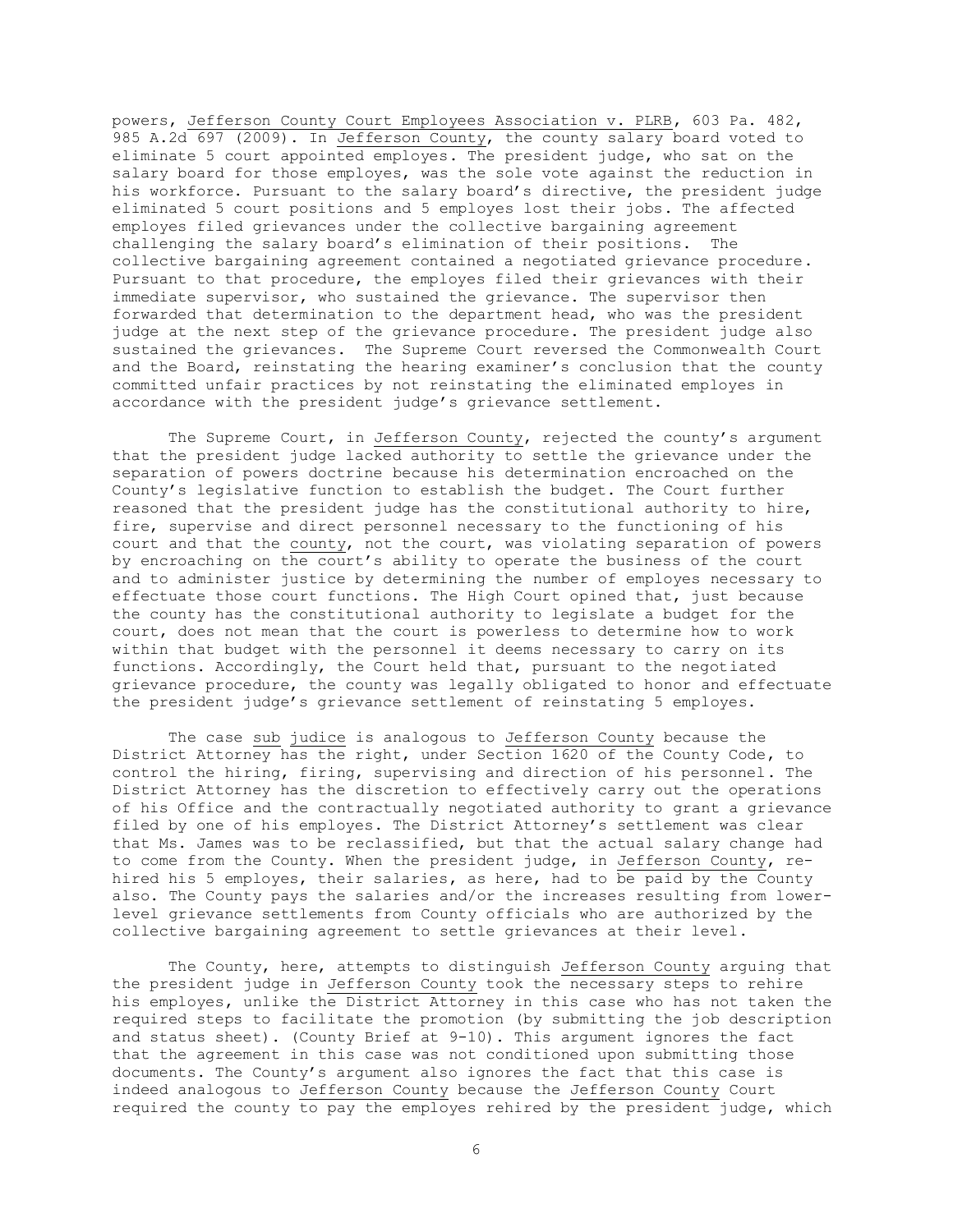he had a contractual right, a 1620 right and a constitutional right to do. Here, the County is likewise required to pay the salary increase to Ms. James according to the grievance agreement made by the District Attorney under his 1620 right to govern his office and as confirmed unconditionally by the Commissioners, the governing body of the County. This case is not only about implementing a lower-level grievance settlement. In this case, the highest governing body in the County unconditionally agreed to promote Ms. James and now they are reneging on that agreement by imposing conditions that imply that they could deny the promotion.

Moreover, contrary to the County's arguments, the post-agreement actions or inactions of the District Attorney in this case are not relevant and never have been. The Commissioners themselves, the governing body of the County, sustained the District Attorney's determination to promote Ms. James and entered into an unconditional agreement to promote her by May 11, 2020, pursuant to step 3 of the contractually negotiated grievance procedure. The Commissioner's agreement, as relayed to the Union by Director Picarelli, contained no conditions or requirements, other than asking Mr. Sees to submit a copy of the Grievance and the District Attorney's Grievance settlement. Mr. Sees complied with that request on June 1, 2020.<sup>2</sup> Indeed, Mr. Picarelli credibly testified that it was his understanding that there were no conditions on the agreement to reclassify Ms. James. Then, in June 2020, the Commissioners reneged on that agreement, after learning of the hiring of an Office Administrator in the District Attorney's Office, and imposed conditions on Ms. James' promotion, such as the provision of a job description to compare the two positions. This condition, however, was not part of the original agreement and implies that the Commissioners could reject Ms. James' promotion if they subjectively conclude that some of the job duties of both positions overlap. The Commissioners had already agreed and promised to promote Ms. James and increase her salary effective the beginning of pay period 11 of 2020. Any conditions or subsequent determinations that there cannot be both an Office Administrator and a Lead Secretary in the District Attorney's Office violates the Commissioners' original agreement to unequivocally promote Ms. James to Lead Secretary and increase her salary.

The argument that, without the job description, the employe status sheet and the salary information from the District Attorney, the County is unable to calculate her new salary, is a specious position. The County already has Ms. James' background information and current salary. Calculating her new salary as a pay-grade increase from her current salary is certainly ascertainable without burden. Further, the County is not going to automatically pay any salary requested by the District Attorney. The County will perform its own independent salary determination within the parameters set forth by the CBA and other Lead Secretaries within the County.

Also, the salary board is not a potential obstacle to implementing the promotion. At this time, the salary board has the legal obligation to create the Lead Secretary position within the District Attorney's Office to comply with the Commissioners' Grievance settlement. The County cannot renege on the

<sup>2</sup> The May 19, 2020 agreement to promote Ms. James provided that the promotion was retroactively effective as of May 11, 2020. Therefore, the June 1, 2020 submission of the Grievance and the District Attorney's settlement in compliance with the May 19, 2020 agreement does not affect the retroactive promotion date of May 11, 2020.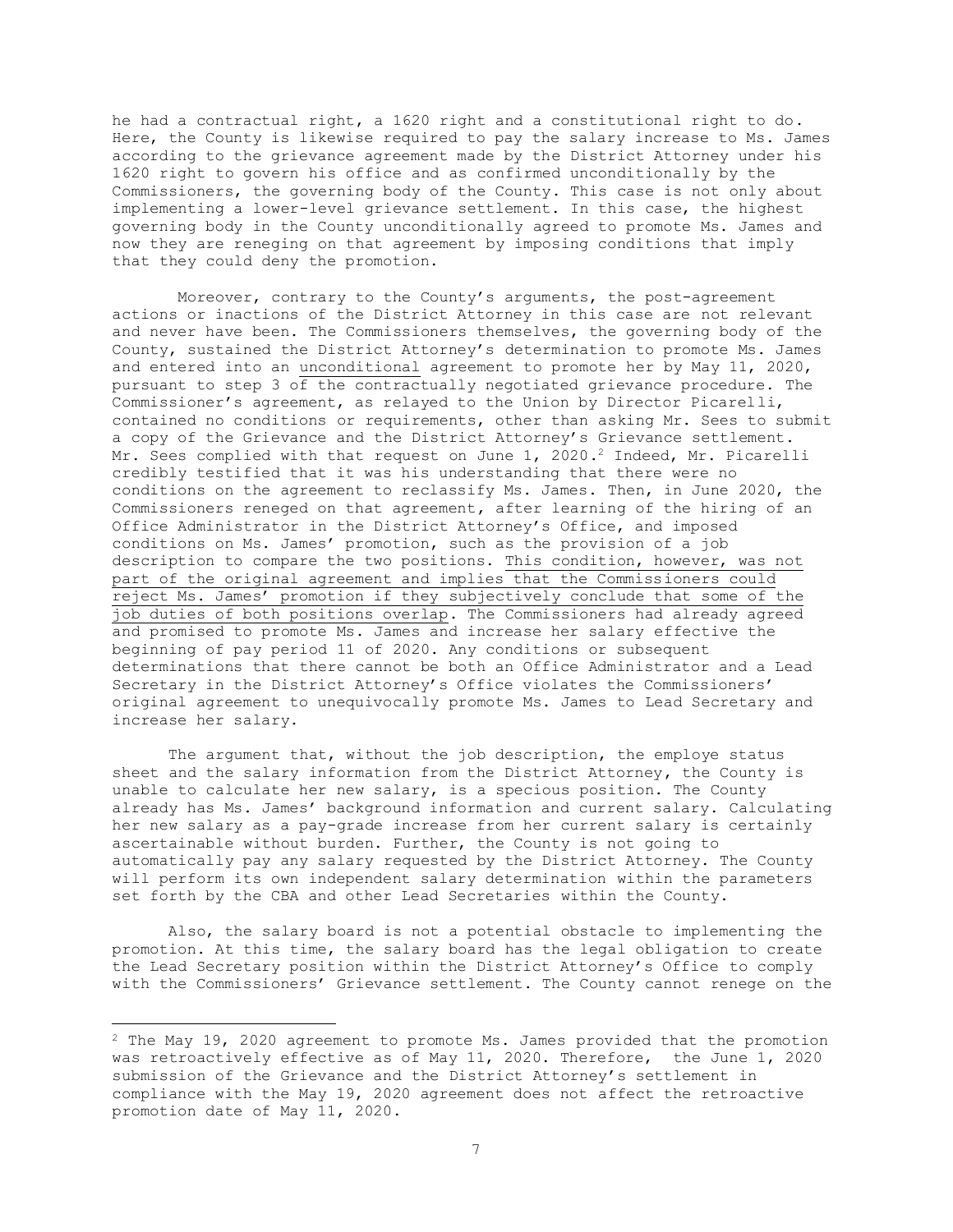Grievance settlement and justify its actions with the defense that the promotion is now contingent upon satisfying certain conditions that were not part of the original agreement or using the salary board as an excuse. The County is attempting to add terms and conditions to the agreement, which did not exist at the time of the agreement. Moreover, the County's conditions imply that the Commissioners could refuse Ms. James' promotion, which is also not part of the original agreement. The fact that the Lead Secretary position may not currently exist in the complement of the District Attorney's Office is no obstacle to creating the position within the District Attorney's Office, pursuant to the Grievance settlement agreement. Therefore, the County's post-agreement conditions and justifications are unlawful. Additionally, the three County Commissioners and the District Attorney, who already agreed to promote Ms. James, hold a super majority on the salary board for the District Attorney's Office, meaning that the salary board is no impediment to implementing the unequivocal and unconditional agreement.<sup>3</sup>

The County relies on ASCME DC 47 Local 2187 v. City of Philadelphia, 52 PPER 81 (PDO, 2021). In the City of Philadelphia case, this examiner concluded that there was no grievance settlement at a particular grievance settlement meeting, as claimed by the union, because the union did not meet its burden of establishing a meeting of the minds and the record as a whole contained evidence that there was indeed no agreement to settle the grievance. The County posits that, in City of Philadelphia, this examiner relied on the fact that there was no hand-signed, written agreement and there was no evidence that the necessary protocols, known to the union, were followed. (County Brief at 10). However, City of Philadelphia, supra, is not controlling here because there is indeed unequivocal, substantial evidence on this record establishing a meeting of the minds and there is a written representation by Mr. Picarelli that the Commissioners agreed to promote Ms. James, after the District Attorney signed a letter agreeing to the same.

The City of Philadelphia case is also distinguishable because there were emails from the City's Human Resources Director and its Labor Relations Specialist, after the grievance meeting, clearly informing the union that the grievance in that case had been denied. There were also emails showing that the union understood that there was no settlement because the union offered to settle the grievance if the city were to transfer the grievant, clearly evidencing that the union understood that the grievance had not been settled after the grievance meeting. Absent evidence on this record that historical protocols required an exchange of hand-signed settlement agreements approved by the County's lawyers and labor relations specialists, as in the City of Philadelphia case, Mr. Picarelli's email confirmation that the Commissioners agreed to promote Ms. James' is certainly unequivocal and substantial, competent evidence that the Commissioners agreed to promote Ms. James, effective May 11, 2020. Moreover, the County argues that the "email from Picarelli agreeing to the move, but having conditions attached to the acceptance to which the Union nor the DA have completed, does not raise itself to an unequivocal acceptance of the parties." This argument, however, is belied by Mr. Picarelli's testimony wherein he stated that it was his understanding that the Commissioners agreed to promote Ms. James without conditions. (F.F 16). Certainly, Mr. Picarelli's email confirming the

<sup>3</sup> Although the District Attorney and the County Commissioners agreed to reclassify Ms. James, her Grievance only requested that she receive the compensation of a Lead Secretary and did not specifically request reclassification into that position.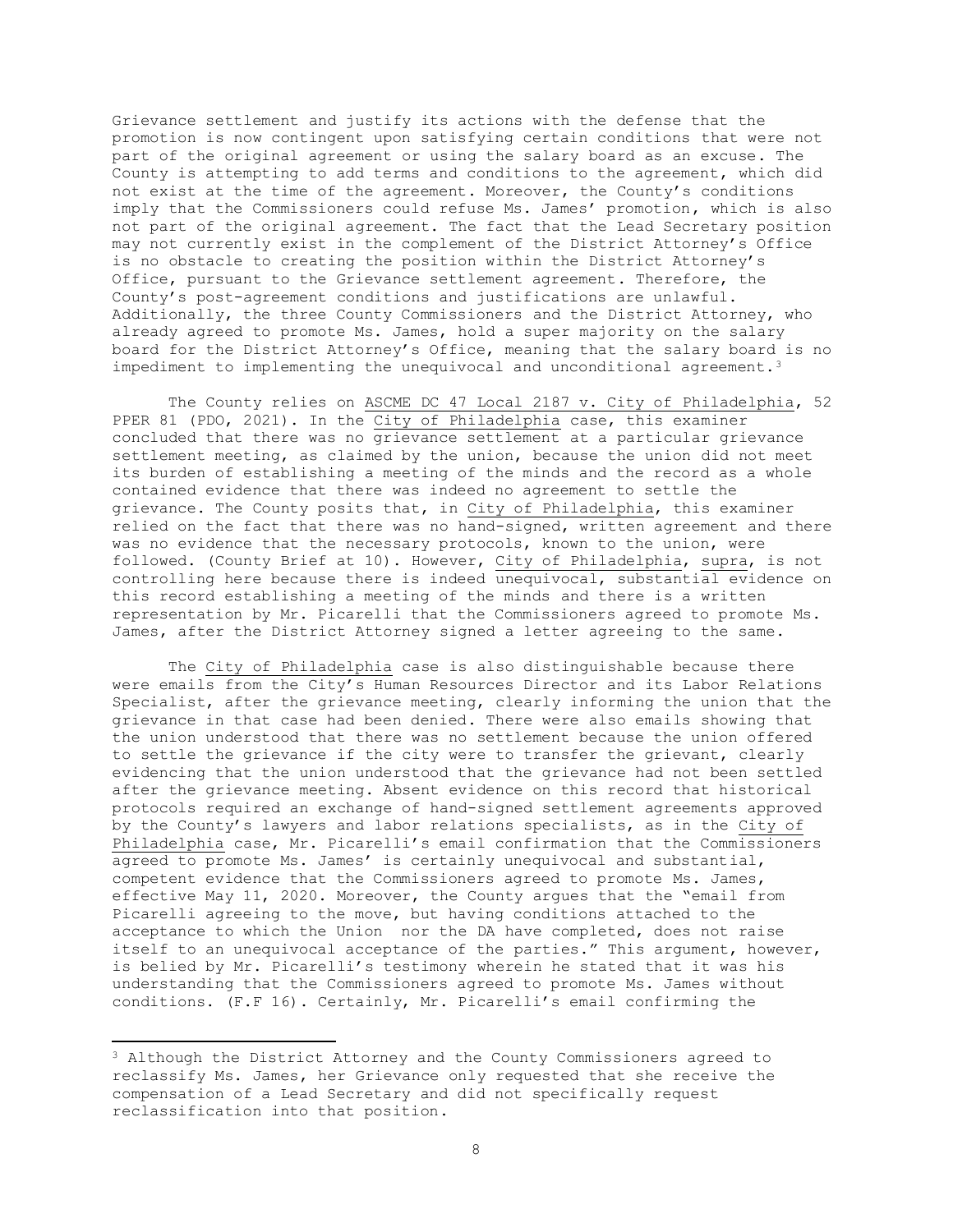agreement contains no such conditions, except the submission of the Grievance and the District Attorney's settlement, with which Mr. Sees complied.

Accordingly, the County has violated Section 1201(a)(1) and (5) by reneging on the Grievance settlement agreement to unconditionally promote Ms. James to the position of Lead Secretary within the District Attorney's Office, with the commensurate increase in salary, and create that position in the District Attorney's complement.

### **CONCLUSIONS**

The hearing examiner, therefore, after due consideration of the foregoing and the record, concludes and finds as follows:

 1. The County is a public employer within the meaning of Section 301(1) of PERA.

 2. The Union is an employe organization within the meaning of Section 301(3) of PERA.

3. The Board has jurisdiction over the parties hereto.

 4. The County has committed unfair practices in violation of Section 1201(a)(1) and (5) of PERA.

#### **ORDER**

In view of the foregoing and in order to effectuate the policies of the Public Employe Relations Act, the hearing examiner

### **HEREBY ORDERS AND DIRECTS**

that the County shall:

1. Cease and desist from interfering, restraining or coercing employes in the exercise of the rights guaranteed in Article IV of the Act;

2. Cease and desist from refusing to bargain collectively in good faith with an employe representative which is the exclusive representative of employes in an appropriate unit, including but not limited to the discussing of grievances with the exclusive representative;

3. Take the following affirmative action, which the hearing examiner finds necessary to effectuate the policies of PERA:

(a) Immediately promote Laura James to the position of Lead Secretary in the Office of the District Attorney and immediately increase her salary commensurate with the promotion and higher pay grade placement;

(b) Immediately make whole Laura James by paying her backpay on the difference between her salary as Lead Secretary and her current salary as Secretary II, from the beginning of pay period 11 of 2020, i.e., May 11, 2020, until the date that she is paid, including any other financial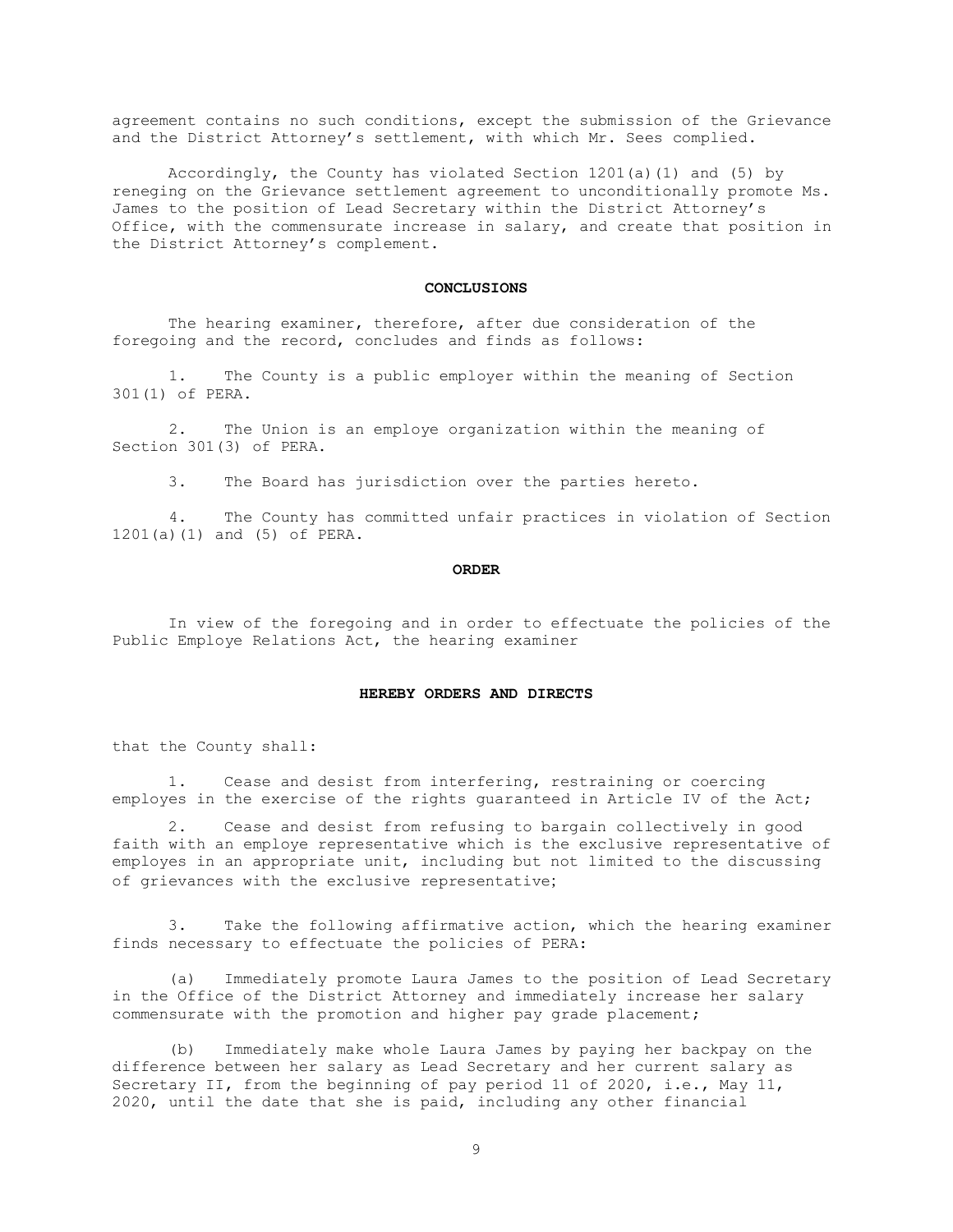payments/benefits that would have been increased during the backpay period as a result of her promotion, such as pension contributions, etc. Any withholdings from backpay shall be calculated on a pay-period basis and not on the lump sum.

(c) Immediately pay Laura James interest at the rate of six percent per annum on the outstanding backpay owed to her as a result of the County's failure to promote her pursuant to the agreement, starting on May 11, 2020, and the beginning of pay period 11 of 2020, until she is paid her backpay.

(d) Post a copy of this decision and order within five (5) days from the effective date hereof in a conspicuous place readily accessible to its employes and have the same remain so posted for a period of ten (10) consecutive days; and

(e) Furnish to the Board within twenty (20) days of the date hereof satisfactory evidence of compliance with this decision and order by completion and filing of the attached affidavit of compliance.

## **IT IS HEREBY FURTHER ORDERED AND DIRECTED**

that in the absence of any exceptions filed with the Board pursuant to 34 Pa. Code § 95.98(a) within twenty days of the date hereof, this decision and order shall be final.

SIGNED, DATED AND MAILED at Harrisburg, Pennsylvania, this twenty-fifth day of June 2021.

PENNSYLVANIA LABOR RELATIONS BOARD

JACK E. MARINO/S

JACK E. MARINO, Hearing Examiner